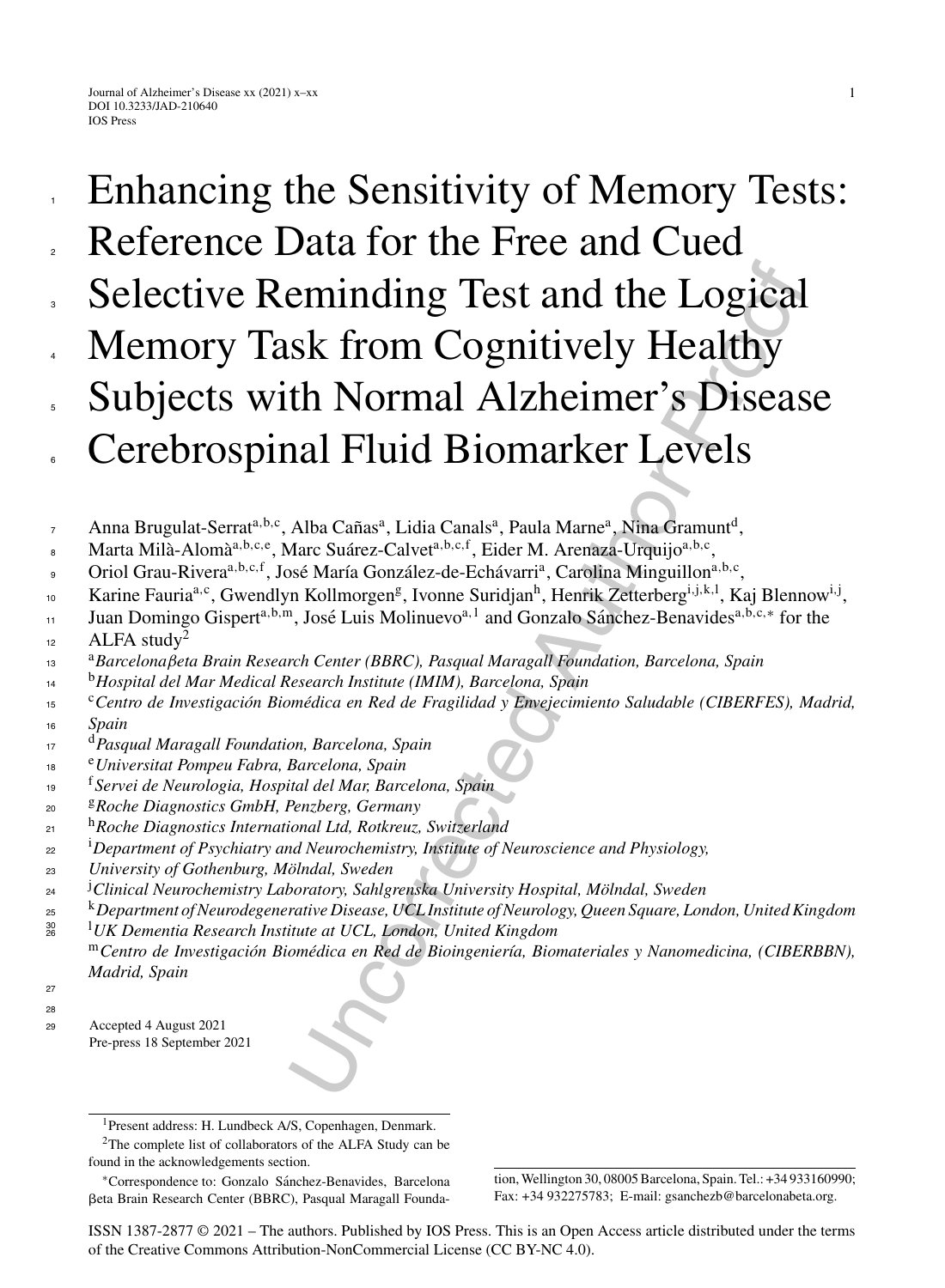### <sup>31</sup> **Abstract**.

- **Background:**Cognitive performance of a given individual should be interpreted in the context of reference standards obtained in cognitively healthy populations. Recent evidence has shown that removing asymptomatic individuals with biomarker evidence of Alzheimer's disease (AD) pathology from normative samples increases the sensitivity of norms to detect memory 32 33  $a<sub>A</sub>$
- impairments. These kind of norms may be useful for defining subtle cognitive decline, the transitional cognitive decline between normal cognition and mild cognitive impairment. 35 36
- **Objective:** The present study aims to provide norms for the Free and Cued Selective Reminding Test (FCSRT) and the Logical Memory subtest of the Wechsler Memory Scale-IV in a sample of individuals aged 50–70 years with normal levels of amyloid (A) and tau (T) cerebrospinal fluid (CSF) biomarkers. 37 38 39
- Methods: The sample was composed of 248 individuals from the ALFA+ study with negative amyloid- $\beta$  and tau CSF 40
- biomarker levels. Regression-based norms were developed, including adjustments for age, education, and sex when applicable. 41
- **Results:** We found that education was associated with the performance in all the variables of both tests while age had a marginal effect only in the delayed free recall of the FCSRT. Sex was also related to the performance in the FCSRT, with 42 43
- women outperforming men. Equations to calculate z-scores and normative percentile tables were created. As compared with 44
- previously published norms the reference data presented were more sensitive but less specific, as expected. 45
- **Conclusion:** The use of the norms provided in this work, in combination with the already published conventional norms, may contribute to detecting subtle memory impairment. 46 47

Keywords: Alzheimer's diseases, amyloid, biomarkers, cognition, memory, norms, sex

48

# <sup>31</sup> **INTRODUCTION**

 Norms obtained from a cognitively unimpaired population are necessary to interpret any given score in a neuropsychological test. These reference data provide an objective framework that is critical in deciding if an individual's performance is within the normal range or is suggestive of impairment, that is, unexpectedly low for their sociodemographic characteristics. Age, education, and, in a few cases, sex adjustments, are routinely provided in normative data because of their well-known impact on cogni- tive performance. However, other variables, such as the presence of preclinical Alzheimer's disease (AD) in some of the individuals included in a reference group, may limit the sensitivity of the norms in detect- ing subtle impairments in elderly subjects. Of note, amyloid- $\beta$  (A $\beta$ ) positivity, which defines the pres- ence of Alzheimer's pathologic changes [1], has an estimated prevalence of between 10% and 23% in individuals with normal cognition in the age range of 50–70 years [2]. Moreover, up to 44% of individuals  $\frac{1}{52}$  at age  $\geq$  65 years may also present evidence of either<br>s abnormal AB levels, tau pathology or neurodegenerss abnormal Aβ levels, tau pathology or neurodegener-ation [3].

 AD pathology may affect cognitive performance even in cognitively healthy individuals. Mounting evidence suggests that A $\beta$  has a low but consistent impact on cognition in asymptomatic individuals that is mainly captured by memory tasks in both cross- sectional [4, 5] and longitudinal studies [6–8]. In contrast with this amyloid effect, the influence of tau on cognition in unimpaired individuals is less  $62$ clear. While in symptomatic AD stages tau pathol- 63 ogy correlates far better than  $\mathsf{AB}\ \mathsf{load}\ \mathsf{with}\ \mathsf{cognitive}\$ outcomes [9], it seems to be mainly uncorrelated  $65$ in cognitively healthy individuals. However, some  $66$ sensitive memory paradigms have recently found relevant associations to tau levels in a sample of negative  $\frac{68}{68}$ AD biomarkers cognitively normal individuals  $[10]$ . 69

Wechelet Menony Scale-IV in a sample of individuals aged 50–70 years with norm<br>norspinal fluid (CSF) biomarkers.<br>Toroginal fluid (CSF) biomarkers, and the ALEA+ study with negative amyloid  $\beta$  and the<br>determons were deve Recent studies observed that the norms derived  $70$ from samples of individuals without present or future  $\frac{71}{21}$ relevant cerebral pathologies increase the ability to  $\frac{72}{2}$ detect preclinical AD and the predictive accuracy  $\frac{73}{2}$ of future cognitive decline. One of the possible  $\frac{74}{6}$ approaches to provide more sensitive normative data <sup>75</sup> consists of robust norming, which entails exclud- $\frac{76}{6}$ ing individuals that developed clinical dementia at  $\frac{77}{2}$ follow-up. For example, Grober et al. [11] found that  $\frac{78}{8}$ robust norming improves the detection of incident  $\frac{79}{20}$ dementia compared to conventional norms, using  $\frac{80}{100}$ both the Free and Cued Selective Reminding Test 81 (FCSRT) and Wechsler Memory Scale IV Logical 82 Memory (LM). Another useful approach consists of  $\qquad$  83 excluding individuals with altered AD biomarkers. In 84 the BIOFINDER cohort, Borland et al.  $[12]$  recently  $\begin{array}{c} \text{ss} \end{array}$ observed that the cut-offs obtained after excluding set individuals with altered cerebrospinal fluid  $(CSF)$  87  $A\beta$ , p-tau, cerebrovascular pathology, and neurofila-  $88$ ment light measures were  $6.2\%$  to 19.9% stricter that  $89$ those obtained from the total population. The application of such cut-offs to the entire cohort increased 91 the sensitivity and the Youden index to identify cog- 92 nitively unimpaired individuals in the preclinical 93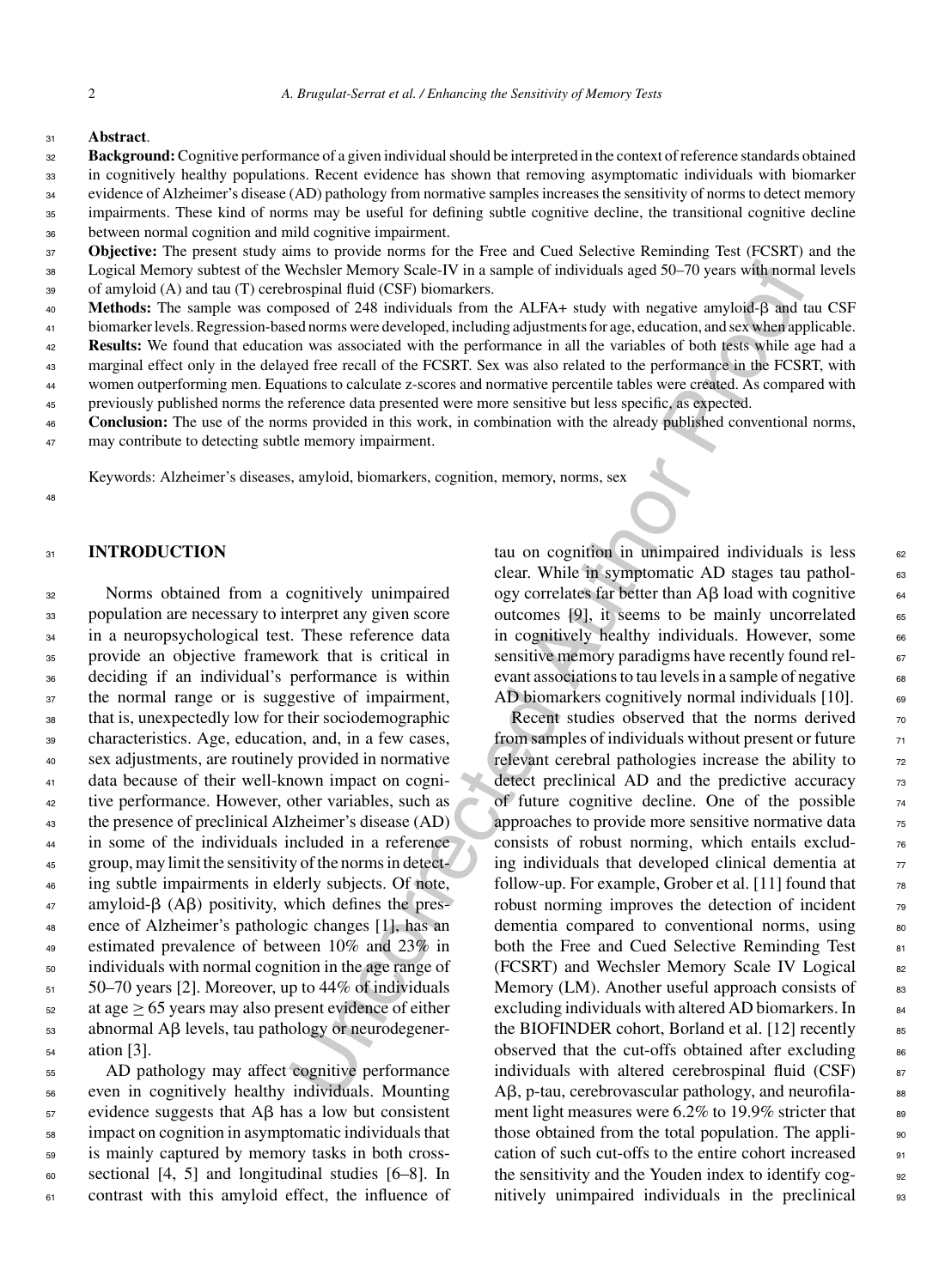

Fig. 1. Classification of cognitive performance obtained by combining conventional published norms and negative AD biomarkers norms (adapted from Bos et al. (2018) [13]).

94 AD stage. This effect was observed in all cogni- tive domains, except in naming, being the effect of AD pathology more pronounced for delayed memory scores and the effect of cerebrovascular disease more pronounced for executive measures. Another relevant 99 study performed with pooled data from eight cohorts found that, compared with conventional published norms, the use of norms derived from A $\beta$ -negative samples increased the predictive accuracy of future progression to dementia [13]. Such effect was found for memory measures (immediate and delayed recall of the Auditory Verbal Learning Test, AVLT), but not for verbal fluency or executive function (Trail Mak- ing Test) ones. As a result, a new group of individuals 108 at higher risk of dementia was identified using  $A\beta$  negative norms. Accordingly, the authors proposed a 110 three-level model for interpreting memory scores by combining a "normal *versus* impaired" classification in both conventional published norms and A $\beta$  nega- tive norms (i.e., Group 1, normal with both norms; Group 2, impaired only with A $\beta$ -negative norms; Group 3 impaired with both norms, Fig. 1).

 Thus, having available normative data of memory measures obtained in individuals with evidence of absence of AD pathological changes can be useful to capture subtle cognitive difficulties that are missed by using conventional normative data. The main aim of the present study is to provide negative AD biomarker 122 normative data for the FCSRT and LM subtest, which are widely used tests for the assessment of memory

performance in individuals with suspected cognitive 124 decline and have shown predictive validity for identifying which individuals with memory complaints  $126$ that will develop AD dementia  $[14]$ .

# **METHODS** <sup>128</sup>

# *Participants* 129

We included data from 248 participants that com-<br>130 pleted the first visit  $(2016-2019)$  from the ongoing 131 ALFA+ (for ALzheimer and FAmilies) study. ALFA+ <sup>132</sup> is a research cohort of middle-aged cognitively unimpaired subjects, many of whom are offspring of 134 AD patients (in the present sample 153 out of 248 135 [61.7%], had at least one parent diagnosed with  $AD$  136 before age  $75$ ), who have been deeply characterized  $_{137}$ by clinical interviews, lifestyle and risk factors ques-<br>138 tionnaires, cognitive testing, CSF biomarkers, and 139 neuroimaging procedures, including magnetic resonance imaging (MRI), and  $\overrightarrow{AB}$  and FDG positron 141 emission tomography (PET). All of these procedures  $142$ are repeated every 3 years with the main aim of 143 identifying the earliest pathophysiological changes 144 in the preclinical AD continuum [15]. ALFA+ inclu- $_{145}$ sion criteria were: 1) subjects who had previously  $146$ participated in the 45-65/FPM2012 study (ALFA parent cohort  $[15]$ ; 2) age between 45 and 75 years 148 at the moment of the inclusion in the cohort (45- <sup>149</sup>  $65/FPM2012$  study); 3) long-term commitment to  $150$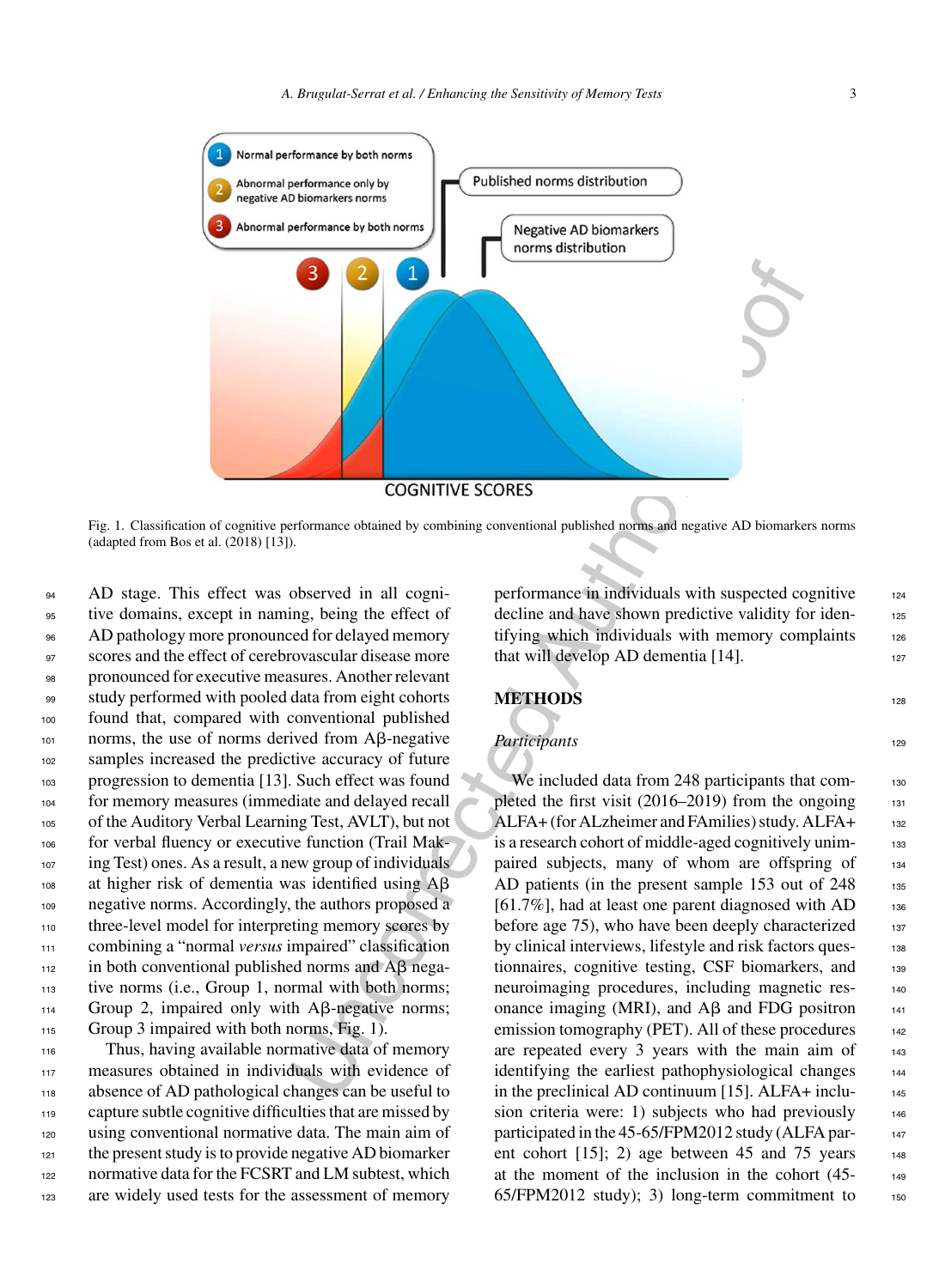the study: inclusion and follow-up visits and agree- ment to undergo all tests and study procedures (MRI, PET, and lumbar puncture). ALFA+ exclusion criteria included: 1) cognitive impairment (Clini- cal Dementia Rating [CDR] > 0, Mini-Mental State Examination [MMSE] < 27, semantic fluency < 12); 2) any significant systemic illness or unstable medical condition which could lead to difficulty complying with the protocol; 3) any contraindication to any test or procedure; 4) family history of monogenic AD. None of the individuals recruited was excluded due to cognitive impairment, being all the participants clas- sified as cognitively unimpaired (CDR = 0, MMSE)  $164 \geq 27$  and semantic fluency  $\geq 12$ ).

# <sup>165</sup> *AD biomarker status definition*

 We used CSF analyses to define A $\beta$ , p-tau, and total-tau status. CSF collection, processing, and stor- age in the ALFA+ study have been described previ- ously [16]. CSF p-tau and t-tau were measured using the electrochemiluminescence Elecsys<sup>®</sup> Phospho-171 Tau (181P) CSF and Total-Tau CSF immunoas- says, respectively, on a fully automated cobas e 601 module (Roche Diagnostics International Ltd.). CSF A $\beta_{42}$  and A $\beta_{40}$  were measured with the exploratory Roche NeuroToolKit immunoassays (Roche Diag- nostics International Ltd, Rotkreuz, Switzerland) on a cobas e 601 module. Measurements were performed at the Clinical Neurochemistry Laboratory, Sahlgren-179 ska University Hospital, Mölndal, Sweden. A $\beta$  status 180 ( $\mathbf{A}\mathbf{\beta} + \mathbf{A}\mathbf{\beta} - \mathbf{A}\mathbf{B}$ ) was defined using the cutoff of 0.071 for 181 the ratio  $A\beta_{42/40}$ . The p-tau cutoff used was 24 pg/ml. The total-tau cutoff used was 300 pg/ml [16].

### <sup>183</sup> *Cognitive measures*

# <sup>184</sup> *Free and cued selective reminding test* <sup>185</sup> *(FCSRT)*

 The Spanish validated version A of the FCSRT was used in this study [17]. The FCSRT consists of the learning and retention of a list of 16 semantically unrelated words through a controlled learning process that uses semantic encoding. First, during learning, the participant is asked to read aloud 16 printed words (4 words in 4 cards) and associate them with their cor- responding semantic cue (e.g., "Which is the bird?"). After this initial learning and encoding procedure, three recall trials are performed, each one preceded by 20 s of a number subtraction task. Each trial consists of free recall followed by cued recall for the words not

spontaneously retrieved, by using the semantic cues 198 previously given. The words that are not recalled after 199 cueing are selectively reminded in the two initial tri- <sup>200</sup> als, but not in the last one. A delayed free and cued 201 recall is performed after  $25-35$  min. For a complete  $202$ description of the items used in FCSRT version A, see  $203$ [18]. The main variables of the test are: the sum of the 204 words correctly retrieved in the three free recall learning trials [Total Free Recall (TFR; range 0–48)]; the 206 sum of the words recalled, either free or cued, in the 207 three immediate recall trials [Total Recall (TR; range 208 0–48)]; the delayed free recall [Total Delayed Free 209 Recall (TDFR; range  $0-16$ )]; and the total amount of  $210$ words recalled, either free or cued, in the delayed 211 recall trial [Total Delayed Recall (TDR; range 212  $0-16$ ].

# *Logical memory (LM)* 214

mes or unstable medical (18). The main variables of the test are the sum of the state and the three Reception of the main variables and the metriculation to any test inger that incomposite of the system and the proof of m The LM subtest used is included in the Wechsler 215 Memory Scale-IV Spanish version [19]. It has three 216 parts: immediate recall  $(LM I)$ , delayed recall  $(LM 217)$ II), and recognition (LM Recognition). In LM I, the  $_{218}$ examiner reads aloud two stories, and the examinee 219 must reproduce the story immediately after hearing it 220 as accurately as possible. After a period of between 20  $221$ and 30 min, the examiner asks the participant to recall  $_{222}$ the two stories (LM II). In both parts, the memory  $223$ score is computed by summing up the number of the 224 remembered items for each story. Finally, a recognition task is performed, in which participants are given  $_{226}$ yes or no questions regarding details of the stories. 227 In this study we used stories B and C regardless of  $228$ age. The main variables are: Immediate Recall (LM 229 I; range  $0-50$ ), Delayed Recall (LM II; range  $0-50$ ), 230 and Recognition (range 0–30). 231

### *Development of normative data* 232

To develop the normative data, we followed the regression-based method used in previous studies [20, 21]. In brief: 1) We centered the age of the participants by subtracting the mean group age from each subject's chronological age. 2) We constructed a set of multiple regression models (one for each cognitive score of interest), with cognitive score as dependent variable and age-centered, schooling (with 4 category levels [elementary = 0, secondary = 1, graduate = 2, postgraduate = 3]), and sex (male = 0; female = 1) as predictors. A backward stepwise method was used, with a criterion of  $p < 0.1$  for the beta coefficient to maintain a predictor in the model. 3) We used the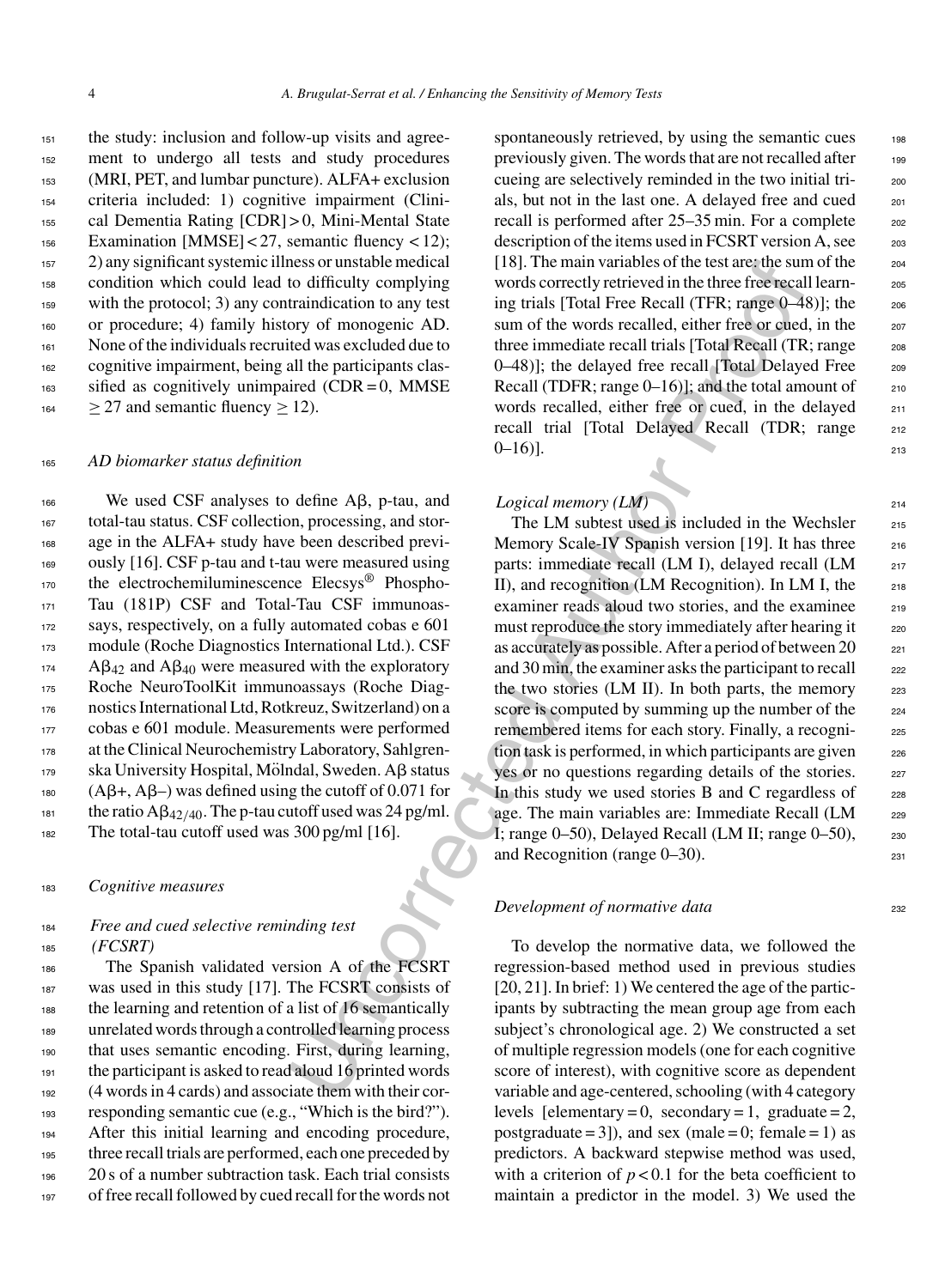constant and the coefficients obtained to calculate predicted scores following Equation 1.

# *Predicted Score* = *Constant* + *b*<sup>1</sup> ∗ *Age centered*

 $+ b_2 * Schooling + b_3 * Sex$  (1)

 4) We calculated the residuals between each possi- ble value of the cognitive score and each possible expected score (using the relevant predictors for each variable) by subtracting them. Then, the residuals were converted to a z-score by dividing them by the standard deviation of the unstandardized residuals of the regression model. Clinicians may use the equa- tions with the coefficients provided in the results to calculate the z-score associated with a specific score of a given patient. 5) To simplify the use of the nor- mative data, we provide tables for the most common percentiles (percentiles 1, 2, 5, 10, 15, 20, 30, 40, 50, 60, 70, 80, 90, 95, 98). In each table, the theoretical raw scores associated with each percentile value are shown. When age accounted for a relevant effect in a cognitive variable, age groups were collapsed con- sidering the distribution of the percentiles along the age range to reduce the number of tables.

### <sup>251</sup> **RESULTS**

 Table 1 shows the demographic, genetic (*APOE* 4 allele), cognitive screening, and biomarker data of the present study's sample. Descriptive data of the memory tests are provided in Table 2.

 The results of the multiple regression analysis with the estimated coefficient (beta) value for each variable and related *p*-value can be found in Table 3. Table 4 shows the equations used to calculate the z-scores by computing the discrepancy between the observed raw score and the predicted score accounting for relevant sociodemographic factors.

<sup>263</sup> Normative tables with the calculations developed <sup>264</sup> and raw scores equivalence to percentiles are pro-<sup>265</sup> vided in Supplementary Tables 1–8.

### <sup>266</sup> **DISCUSSION**

 In this study, we provided regression-based nor- mative data for the FCSRT and the LM memory tests obtained from a negative biomarker sample of cog- nitively healthy individuals aged between 50 and 70 <sup>271</sup> years.

<sup>272</sup> We found a relevant effect of schooling on the <sup>273</sup> performance of both tasks. Sex affected the perfor-274 mance in three of the FCSRT variables, and age only

Table 1 Demographic, genetic, cognitive, and biomarker information of the sample  $(n = 248)$ 

| $t + b_1 * Age$ centered                              |                                                                                                                                    | Mean (SD)                                                    | Range                        | Count $(\%)$         |
|-------------------------------------------------------|------------------------------------------------------------------------------------------------------------------------------------|--------------------------------------------------------------|------------------------------|----------------------|
| (1)<br>Sex                                            | Age                                                                                                                                | 60.5(4.5)                                                    | $50 - 70$                    |                      |
|                                                       | Sex (females)                                                                                                                      |                                                              |                              | 153 (61.7%)          |
| lls between each possi-                               | Education, y                                                                                                                       | 13.6(3.5)                                                    | $8 - 20$                     |                      |
| core and each possible                                | Schooling*                                                                                                                         |                                                              |                              |                      |
| vant predictors for each                              | Elementary                                                                                                                         |                                                              |                              | $25(10.1\%)$         |
|                                                       | Secondary                                                                                                                          |                                                              |                              | 109 (44 %)           |
| m. Then, the residuals                                | Graduate                                                                                                                           |                                                              |                              | 74 (29.8%)           |
| by dividing them by the                               | Postgraduate                                                                                                                       |                                                              |                              | $40(16.1\%)$         |
| tandardized residuals of                              | APOE $\varepsilon$ 4 carriers                                                                                                      |                                                              |                              | 105 (42.3%)          |
| ians may use the equa-                                | MMSE                                                                                                                               | 29.2(0.9)                                                    | $27 - 30$                    |                      |
| ovided in the results to                              | Animal fluency                                                                                                                     | 23.1(5.2)                                                    | $13 - 38$                    |                      |
| ed with a specific score                              | $A\beta_{40}$ (ng/mL)                                                                                                              | 16.8(4.7)                                                    | $4.1 - 31.1$                 |                      |
| plify the use of the nor-                             | $A\beta_{42}$ (pg/mL)                                                                                                              | 1474(513)                                                    | 383-3595                     |                      |
| es for the most common                                | $A\beta_{42/40}$                                                                                                                   | $0.0865(0.0086)$ $0.0711 - 0.1157$                           |                              |                      |
|                                                       | $p$ -tau ( $pg/mL$ )                                                                                                               | 13.87 (4.20)                                                 | 7.90-23.57                   |                      |
| 5, 10, 15, 20, 30, 40, 50,                            | $t$ -tau (pg/mL)                                                                                                                   | 174.8(48.0)                                                  | 79.9-299.2                   |                      |
| ch table, the theoretical<br>ach percentile value are | *Schooling was recorded as follows: Elementary equals to fin-<br>ished elementary school (range of formal effective education 8–11 |                                                              |                              |                      |
|                                                       | years); Secondary equals to finished secondary studies (range of                                                                   |                                                              |                              |                      |
| for a relevant effect in                              | formal effective education 9-14 years); Graduate equals to a uni-                                                                  |                                                              |                              |                      |
| ups were collapsed con-                               | versity or superior degree (range of formal effective education                                                                    |                                                              |                              |                      |
| ne percentiles along the                              |                                                                                                                                    | 14–18 years); Postgraduate equals to Master or PhD (range of |                              |                      |
| ber of tables.                                        | formal effective education 15-20 years). The CSF biomarkers cut-                                                                   |                                                              |                              |                      |
|                                                       | offs used were of 0.071 for the ratio $A\beta_{42/40}$ , 24 pg/ml for p-tau                                                        |                                                              |                              |                      |
|                                                       | and 300 pg/ml for total-tau [16].                                                                                                  |                                                              |                              |                      |
|                                                       |                                                                                                                                    |                                                              |                              |                      |
| raphic, genetic (APOE                                 |                                                                                                                                    |                                                              |                              |                      |
| ng, and biomarker data                                |                                                                                                                                    | Table 2                                                      |                              |                      |
|                                                       |                                                                                                                                    | Memory tests descriptive data                                |                              |                      |
| . Descriptive data of the                             |                                                                                                                                    |                                                              | Mean $(SD)$                  | Range                |
| Table 2.                                              | <b>FCSRT-TFR</b>                                                                                                                   |                                                              | 28.21 (5.06)                 | $15 - 40$            |
| regression analysis with                              | FCSRT-TR                                                                                                                           |                                                              | 44.29 (3.35)                 | $30 - 48$            |
| () value for each variable                            | FCSRT-TDFR                                                                                                                         |                                                              | 11.43 (2.12)                 | $3 - 16$             |
| und in Table 3. Table 4                               | <b>FCSRT-TDR</b>                                                                                                                   |                                                              | 28.21 (5.06)                 | $10 - 16$            |
| alculate the z-scores by                              | LM I<br>LM II                                                                                                                      |                                                              | 26.49 (5.88)<br>22.45 (6.24) | $6 - 41$<br>$2 - 36$ |
| tween the observed raw                                | <b>LM</b> Recognition                                                                                                              |                                                              | 25.17 (2.86)                 | $15 - 30$            |
| accounting for relevant                               |                                                                                                                                    |                                                              |                              |                      |
|                                                       | FCSRT, Free and Cued Selective Reminding Test; TFR, Total Free<br>Recall; TR, Total recall; TDFR, Total Delayed Free Recall; TDR,  |                                                              |                              |                      |
|                                                       | Total Delayed Recall; LM, Wechsler Memory Scale-IV Logical                                                                         |                                                              |                              |                      |
| calculations developed                                | Memory subtest; LM I, Immediate Recall; LM II, Delayed Recall.                                                                     |                                                              |                              |                      |
| to percentiles are pro-                               |                                                                                                                                    |                                                              |                              |                      |
| es 1–8.                                               |                                                                                                                                    |                                                              |                              |                      |
|                                                       | in the FCSRT delayed free recall. Education is a well-                                                                             |                                                              |                              |                      |
|                                                       | known factor associated with cognitive performance                                                                                 |                                                              |                              |                      |
|                                                       | and should be always considered when interpreting                                                                                  |                                                              |                              |                      |
| d regression-based nor-                               | cognitive data. For the FCSRT, the influence of edu-                                                                               |                                                              |                              |                      |
| d the LM memory tests                                 | cation has been extensively reported and available                                                                                 |                                                              |                              |                      |
|                                                       |                                                                                                                                    |                                                              |                              |                      |
| omarker sample of cog-                                | norms offer education adjustments [17, 22, 23]. Sim-                                                                               |                                                              |                              |                      |

| Table 2                       |
|-------------------------------|
| Memory tests descriptive data |

|                   | Mean $(SD)$  | Range     |
|-------------------|--------------|-----------|
| <b>FCSRT-TFR</b>  | 28.21 (5.06) | $15 - 40$ |
| <b>FCSRT-TR</b>   | 44.29 (3.35) | $30 - 48$ |
| <b>FCSRT-TDFR</b> | 11.43(2.12)  | $3 - 16$  |
| <b>FCSRT-TDR</b>  | 28.21 (5.06) | $10 - 16$ |
| LM I              | 26.49 (5.88) | $6 - 41$  |
| LM II             | 22.45 (6.24) | $2 - 36$  |
| LM Recognition    | 25.17 (2.86) | $15 - 30$ |

in the FCSRT delayed free recall. Education is a well- <sup>275</sup> known factor associated with cognitive performance 276 and should be always considered when interpreting <sub>277</sub> cognitive data. For the FCSRT, the influence of edu-<br><sub>278</sub> cation has been extensively reported and available 279 norms offer education adjustments [17, 22, 23]. Similarly, education effects in the LM subtest have been 281 consistently found by previous researchers in dif- <sup>282</sup> ferent countries and languages [23–25], but for this <sup>283</sup> test, despite this evidence, the originally published <sup>284</sup> norms only provide tables stratified by age. This 285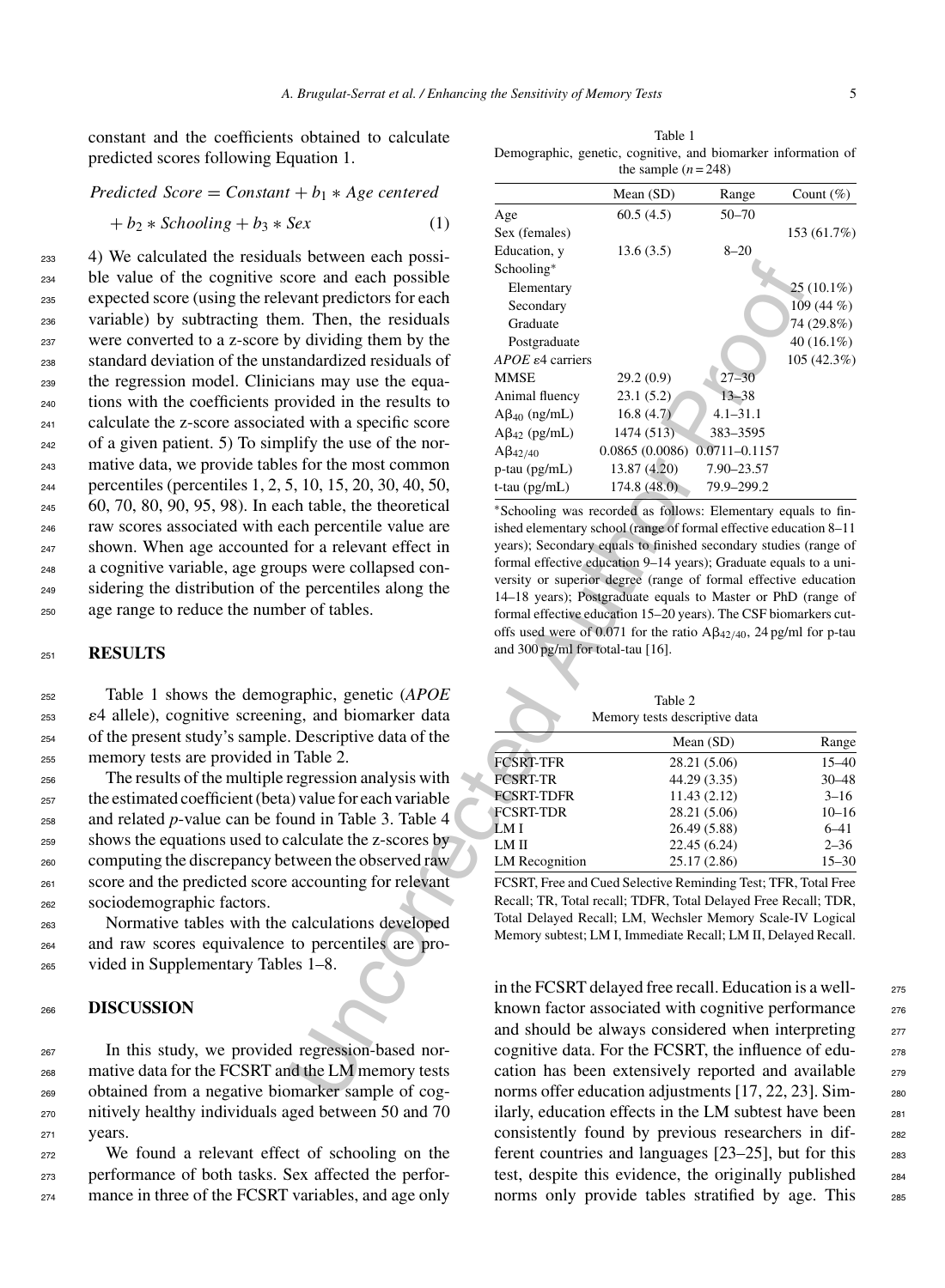|                   | Constant | <b>B</b> eta | $\boldsymbol{p}$ |
|-------------------|----------|--------------|------------------|
| <b>FCSRT-TFR</b>  | 25.377   |              |                  |
| Schooling         |          | 1.313        | < 0.001          |
| Sex               |          | 1.340        | 0.039            |
| <b>FCSRT-TR</b>   | 42.876   |              |                  |
| Schooling         |          | 0.610        | 0.011            |
| <b>Sex</b>        |          | 0.779        | 0.074            |
| <b>FCSRT-TDFR</b> | 10.342   |              |                  |
| Age (centered)    |          | $-0.053$     | 0.076            |
| Schooling         |          | 0.465        | 0.002            |
| Sex               |          | 0.613        | 0.025            |
| <b>FCSRT-TDR</b>  | 14.855   |              |                  |
| Schooling         |          | 0.204        | 0.013            |
| LM I              | 23.875   |              |                  |
| Schooling         |          | 1.710        | < 0.001          |
| LM II             | 19.380   |              |                  |
| Schooling         |          | 2.010        | < 0.001          |
| LM Recognition    | 24.020   |              |                  |
| Schooling         |          | 0.751        | < 0.001          |

Table 3 Results of the multiple regression analysis

FCSRT, Free and Cued Selective Reminding Test; TFR, Total Free Recall; TR, Total recall; TDFR, Total Delayed Free Recall; TDR, Total Delayed Recall; LM, Wechsler Memory Scale-IV Logical Memory subtest; LM I, Immediate Recall; LM II: Delayed Recall.

| Table 4                     |
|-----------------------------|
| Z-score calculation formula |

| <b>FCSRT-TFR</b> | (Raw score – $[25.377 +$ Schooling* $\cdot 1.313 +$                  |
|------------------|----------------------------------------------------------------------|
|                  | $Sex^{\dagger} \cdot 1.341$ )/4.897                                  |
| <b>FCSRT-TR</b>  | (Raw score $-$ [42.876 + Schooling* $\cdot$ 0.61 +                   |
|                  | $Sex^{\dagger} \cdot 0.7791$ )/3.287                                 |
| FCSRT-TDFR       | (Raw score – $[10.342 + (Age^{\frac{1}{2}} - 60.5) \cdot (-0.053) +$ |
|                  | Schooling* $0.465 + \text{Sex}^{\dagger} \cdot 0.613$ ])/2.041       |
| <b>FCSRT-TDR</b> | (Raw score $- [14.855 + Schooling* \cdot 0.204]$ )/1.128             |
| LM I             | (Raw score $-$ [23.875 + Schooling* $-1.71$ ])/5.679                 |
| LM II            | (Raw score $-$ [19.380 + Schooling* $\cdot$ 2.01])/5.984             |
| LM Recogni-      | (Raw score $-[24.020 + Schooling* \cdot 0.751]/2.785$                |
| tion             |                                                                      |
|                  |                                                                      |

∗Schooling should be entered as: Elementary = 0; Secondary = 1; Graduate = 2; Postgraduate = 3; <sup>†</sup>Sex should be entered as: Male = 0; Female =  $1.$ <sup>#</sup> Age should be centered to 60.5. Elementary education equals to finished elementary school (range of formal effective education 8–11 years); Secondary equals to finished secondary studies (range of formal effective education 9–14 years); Graduate equals to a university or superior degree (range of formal effective education 14–18 years); Postgraduate equals to Master or PhD (range of formal effective education 15–20 years). FCSRT, Free and Cued Selective Reminding Test; TFR, Total Free Recall; TR, Total recall; TDFR, Total Delayed Free Recall; TDR, Total Delayed Recall; LM, Wechsler Memory Scale-IV Logical Memory subtest; LM I, Immediate Recall; LM II, Delayed Recall.

 fact limits the validity of those norms in less edu- cated and highly educated individuals. The marginal effect of age found in this study was unexpected and may be attributable to the narrow age range of the individuals included. It is also possible that

the inclusion of individuals with biomarker evidence  $_{291}$ of AD pathology in other normative data exacer- <sup>292</sup> bates the age-effect previously observed, because 293 AD pathology is more prevalent in advanced ages. 294 Regarding the sex effect, our findings for the FCSRT  $_{295}$ concur with those reported for the AVLT in the  $\mathbf{A}\beta$  296 negative norms developed by Bos et al. [13] and 297 deserve a specific comment. A recent meta-analysis 298 including  $617$  studies and more than 1.2 million  $299$ healthy participants confirmed that women outper-<br>soc form men in all kinds of episodic memory tasks 301 assessed, except in those involving spatial processing 302 [26]. This sex effect, which is frequently dismissed  $303$ in normative data, seems to have an impact on the 304 diagnosis of mild cognitive impairment (MCI). Sun-<br><sub>305</sub> dermann et al. [27] recently detected  $10\%$  of false  $306$ negatives (missed MCIs) among females, and 10% 307 of false positives (non-MCI) among males when they  $\qquad$  308 used sex-specific norms for the AVLT. Furthermore,  $309$ Banks et al. [28] found that sex-specific cognitive 310 composites increase the statistical power and reduce  $311$ the sample sizes needed in clinical trials. Accordingly, our sex and biomarker adjusted norms may 313 be especially sensitive to diagnosing MCI among 314 women. 315

0.610  $0.11$  negative norms developed by Bos et al. (1)<br>  $0.79$   $0.923$  deserve a specific comment. A recent meta-<br>  $0.923$  including 617 studies and nore than 1,2<br>  $0.923$  assessed, except in those involving spaid provid Compared with published standard norms, the cur-<br>316 rent norms can be described as more sensitive but 317 less specific, because, as expected after the removal 318 of positive AD biomarkers individuals, the observed  $\frac{318}{318}$ reference scores in this study are higher than those  $320$ previously described. To illustrate the use of cur-<br>321 rent norms compared with the previously published  $322$ ones some examples are provided. We will consider 323 performances < percentile 5 as impaired. *Example 1:* 324 A 65-year-old male with a secondary degree of educa- 325 tion (14 years) obtains a score of 42 in the immediate  $326$ total recall of the FCSRT. This score corresponds to 327 a percentile range between 29 and 40 according to  $328$ the published Spanish norms  $[17]$ , and a percentile  $\frac{329}{2}$ range between 30 and 40 in the norms presented 330 here. Thus,  $42$  is a normal performance in both norms  $331$ (Group 1, according to Bos et al. nomenclature [13]). 332 However, if the same individual obtains a score of 333 36, this score corresponds to a percentile  $11-18$  in  $334$ the published standard norms, but a percentile  $2 \text{ in}$  335 the current norms. In this case, performance is only  $336$ impaired using the norms derived from the negative 337 biomarker sample (Group 2). If such an individ-<br>338 ual obtains a score of  $33$ , it would be impaired in  $335$ both norms (percentile  $3-5$  and below 1, respectively,  $340$ Group 3). The discrepancies between impaired scores 341 according to the standard norms and according to 342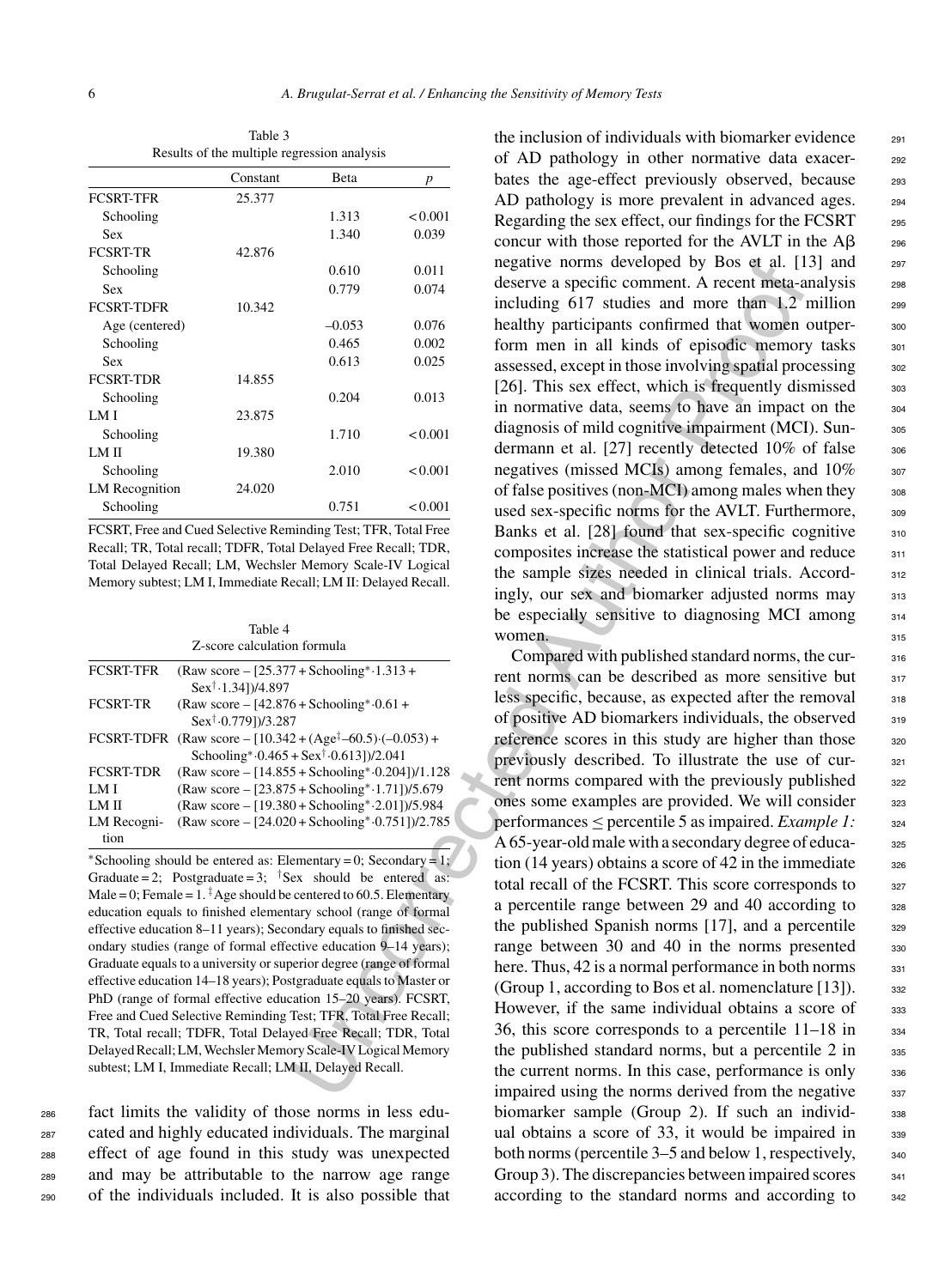the norms presented here would be even greater in the case of women, because they outperform men in 345 almost 1 point in this variable, and the previously published norms do not adjust by sex. *Example 2:* 347 A 60-year-old individual with an education equiva- lent to elementary studies scores 15 in the LM delayed recall (LM II). According to the norms published in the Spanish manual this corresponds to a per- centile 37, and percentile 20 according to the norms presented here, being within normal ranges in both cases. However, if the individual has postgraduate studies, the same score of 15 falls below percentile 5 in the negative AD biomarker norms and perfor- mance should then be considered as impaired, in clear discrepancy with the standard norms (percentile 37 in any case) which do not provide adjustments by education.

 The approach involving concurrence or discrep- ancy of interpretations according to both types of norms, that is, using three categories rather than the dichotomous approach (preserved/impaired), may be useful to define the presence of the so-called "subtle cognitive decline". The definition of subtle cognitive decline remains elusive. The concept was incorpo- rated in the National Institute on Aging–Alzheimer's Association (NIA-AA) research criteria for preclini- cal AD in 2011 [29]. In that framework, individuals with evidence of abnormal amyloid levels and neu-371 rodegeneration that present subtle cognitive decline, defined as a cognitive function that is "not normal, not 373 MCI", were labeled as preclinical AD Stage 3 [29]. In the NIA-AA 2018 criteria, the numerical staging was restricted to the clinical expression of symptoms in 376 the presence of underlying AD pathology, and subtle 377 cognitive decline was related to the so-called tran-378 sitional cognitive decline observable in the pre-MCI Stage 2 [1]. In both definitions of subtle cognitive decline, it can be documented either with subjective reports of cognitive decline (SCD) or by evidence of longitudinal objective cognitive decline. The useful- ness of SCD to predict cognitive decline has been demonstrated. However, SCD may also be related to other medical conditions and most individuals with SCD will not progress to dementia [30]. Regarding objective cognitive measures, although intraindivid- ual longitudinal measures may be the most robust way of defining objective decline, some cross-sectional definitions of subtle cognitive decline have demon- strated utility to predict clinical progression in the ADNI cohort. Edmonds et al. in 2015 [31], follow- ing the concepts used for their actuarial definition of MCI, defined subtle cognitive decline as having

the normal published like togaitive decline by adding "process' second<br>no meromory performance (i.e., learning slope, in corresponds to a per-<br>memory performance (i.e., learning slope, in corresponds to a per-<br>memory perf at least two scores below 1 SD deviation in differ- <sup>395</sup> ent cognitive domains, as opposed to the  $1.5$  SD  $\phantom{0}396$ cutoff usually used for endorsing cognitive impair-<br>397 ment, or as having a slight functional decline in the 398 Functional Activities Questionnaire (FAQ). The same 399 research group further refined the definition of subtle cognitive decline by adding "process" scores in memory performance (i.e., learning slope, intrusion errors and retroactive interference [32]), and demonstrated that such definition of subtle cognitive decline related to faster amyloid accumulation and selective vulnerability of entorhinal cortical thinning [33]. Our approach, instead of using a more relaxed cutoff of 1 SD, suggests a complementary definition of subtle <sup>408</sup> cognitive decline based on impairment (by using the common  $< 1.5$  SD or percentile 5 cutoffs), but using  $410$ a reference group without evidence of AD pathology. Thus, we suggest that those performances falling in the Bos et al. Group  $2 \lfloor 13 \rfloor$ , that is, normal according  $413$ to the published norms but impaired using negative AD biomarker ones, can be labelled as subtle cogni-<br>415 tive impairment/decline. Although such an approach would eventually need negative biomarker norms for every cognitive test, the current evidence points out that only memory tasks would be affected by  $AD$   $419$ pathology in cognitively unimpaired individuals  $[13]$ .  $420$ Furthermore, such norms would probably be progressively available using the open-access data from the large cohorts involving AD biomarkers collection 423 that are currently under study.

The present study is not free of limitations. The 425 main limitation relates to the limited applicability of the norms provided here. First, the narrow age range of the individuals included, from 50 to 70 years prevents their use on older individuals. However, our proposed definition of subtle cognitive decline by 430 using the current norms may be especially useful in the age range between 60 and 70, the age at which consultations to memory clinics for suspected cogni- <sup>433</sup> tive decline highly increases. Moreover, these norms can be very useful in studies involving participants 435 with preclinical AD, in which detecting cognitive 436 difficulties may be challenging. We also acknowledge that our sample is mainly composed of highly educated individuals, and the current norms would 439 not be applicable to people who have not finished at least elementary studies. Also related to sample char acteristics, it should be noted that there is a higher percentage of *APOE*  $\varepsilon$ 4 carriers in our sample than in the general population. Although it can be argued that the *APOE*  $\varepsilon$ 4 allele may be associated with lower cognitive performance, we think that such an effect is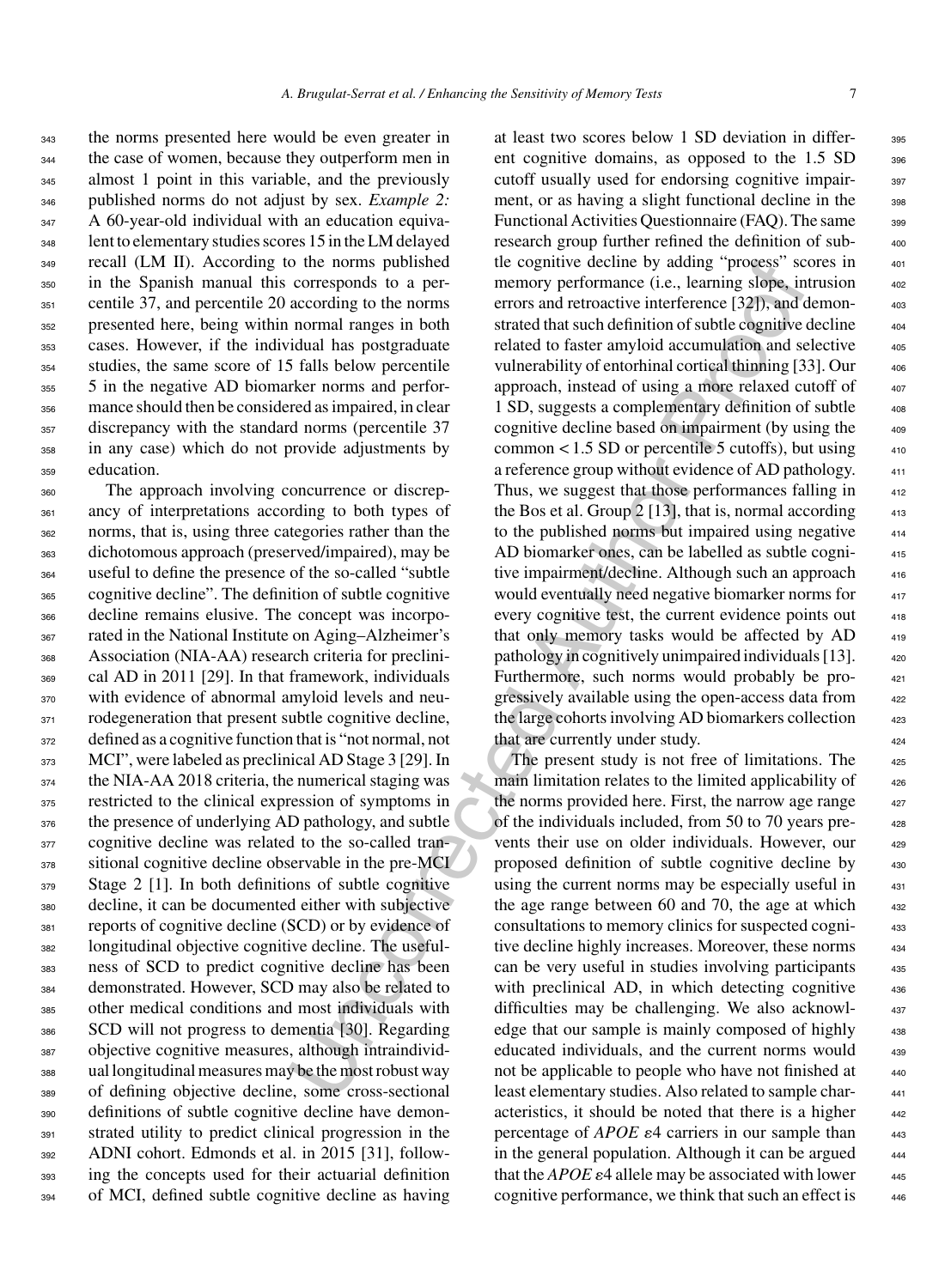controlled by incorporating AD biomarker measures, since *APOE*  $\varepsilon$ 4 is a risk factor for AD and the cog- nitive effect of this allele is suggested to be mediated 450 mainly through the presence of AD pathology [34]. The same rationale may be applied to the report of subjective cognitive decline in the sample (27% of the sample expressed memory difficulties when asked) or to the presence of family history. It is also important to note the impact of the cut-offs used to define neg- ative and positive AD biomarkers in the composition of the sample and the norms derived from it. While we used a highly sensitive cut-off using CSF biomarker levels [16], the use of other less specific cut-offs or the use of other measurements such PET imaging to define the reference group may lead to different norm distribution. Another limitation relates to the ceiling effect of the FCSRT, commonly observed in cog- nitively unimpaired or mildly impaired populations primarily in cued trials. The Memory Binding Test (MBT) was devised taking advantage of the FCSRT features to overcome such ceiling effect by using two lists of 16 paired words. We have previously provided some normative data from the ALFA cohort [35], and demonstrated the advantages of the MBT over the FCSRT [36]. However, despite having data available, we have not included MBT norms in the current paper because at the time of biomarker collection, partici- pants had already been exposed to the MBT four years 475 before and we have observed some trends of practice effects. In any case, robust MBT norms (calculated in <sup>477</sup> those individuals without evidence of AD biomarkers or clinical decline at follow-up) will be published in short, along with extended normative data of the test.

 A call to caution should be made to those re- searchers and clinicians who aim to use the current norms. These norms do not intend to replace the pre- viously published ones. Instead, they may be used as a complementary interpretation framework. The selection of the most appropriate reference norms to interpret cognitive scores is an important decision in clinical neuropsychology. The current norms can be used in the cases that fit within the applicability range, that is, Spanish individuals with at least ele- mentary studies but mainly medium to high schooling and falling within the age range from 50 to 70.

 To summarize, we provided here regression-based norms for the FCSRT and the LM subtest developed in a sample of cognitively healthy individuals with evidence of negative CSF AD biomarkers. The cur- rent norms, in combination with the already published ones may be useful for detecting subtle memory impairment, especially in women.

### **ACKNOWLEDGMENTS** <sup>498</sup>

This publication is part of the ALFA study  $499$ (ALzheimer and FAmilies). The authors would like  $_{500}$ to express their most sincere gratitude to the ALFA  $_{501}$ project participants and relatives without whom this  $\frac{502}{502}$ research would have not been possible. Collaborators of the ALFA study are: Müge Akinci, Annabella  $\frac{504}{504}$ Beteta, Raffaele Cacciaglia, Carme Deulofeu, Maria 505 Emilio, Irene Cumplido, Ruth Dominguez, Carles Falcon, Sherezade Fuentes, Laura Hernandez, <sub>507</sub> Gema Huesa, Jordi Huguet, Tania Menchón, Grégory <sub>508</sub> Operto, Cleofé Peña-Gómez, Albina Polo, Sandra <sub>509</sub> Pradas, Aleix Sala-Vila, Gemma Salvadó, Mahnaz 510 Shekari, Anna Soteras, Laura Stankeviciute and Marc <sub>511</sub> Vilanova. 512

The authors thank Roche Diagnostics International  $\frac{513}{513}$ Ltd for providing the kits to measure CSF biomarkers,  $\frac{514}{514}$ and the laboratory technicians at the Clinical Neuro- $_{515}$ chemistry Lab in Mölndal, Sweden, who performed  $\frac{1}{516}$ the analyses. COBAS, COBAS E, and ELECSYS are  $\frac{517}{217}$ trademarks of Roche. The Roche NeuroToolKit is a 518 panel of robust exploratory prototype assays used for research purposes only and not approved for clinical use.  $\blacksquare$ 

It<br>culties when asked or research would have not been possible, Col<br>
rect, It is also important<br>tors of the ALFA study are: Migge Akinci, An<br>
ory. It is also important<br>tors of the ALFA study are: Migge Akinci, An<br>
define e The research leading to these results has received <sub>522</sub> funding from "la Caixa" Foundation (LCF/PR/GN17/ 523 10300004) and the Alzheimer's Association and an <sub>524</sub> international anonymous charity foundation through  $525$ the TriBEKa Imaging Platform project (TriBEKa-17- 526 519007). Additional support has been received from <sub>527</sub> the Universities and Research Secretariat, Ministry 528 of Business and Knowledge of the Catalan Gov- <sup>529</sup> ernment under the grant no. 2017-SGR-892. MS-C 530 received funding from the European Union's Horizon 2020 Research and Innovation Program under 532 the Marie Sklodowska-Curie action grant agreement 533 No 752310, and currently receives funding from 534 the Spanish Ministry of Science, Innovation and 535 Universities (Juan de la Cierva Programme grant 536 IJC2018-037478-I). EMA-U is supported by the  $537$ Spanish Ministry of Science, Innovation and Univer-<br>
<sub>538</sub> sities - Spanish State Research Agency (RYC2018- 539 026053-I) and is recipient of the Alzheimer's 540 Association Research Grant (AARC 2019-AARG 541 644641). OG-R is supported by the Spanish Ministry  $_{542}$ of Science, Innovation and Universities (FJCI-2017- <sup>543</sup> 33437). JDG holds a 'Ramón y Cajal' fellowship 544  $(RYC-2013-13054)$ .

> Authors' disclosures available online [\(https://](https://www.j-alz.com/manuscript-disclosures/21-0640r2) 546 www.j-alz.com/manuscript-disclosures/21-0640r2).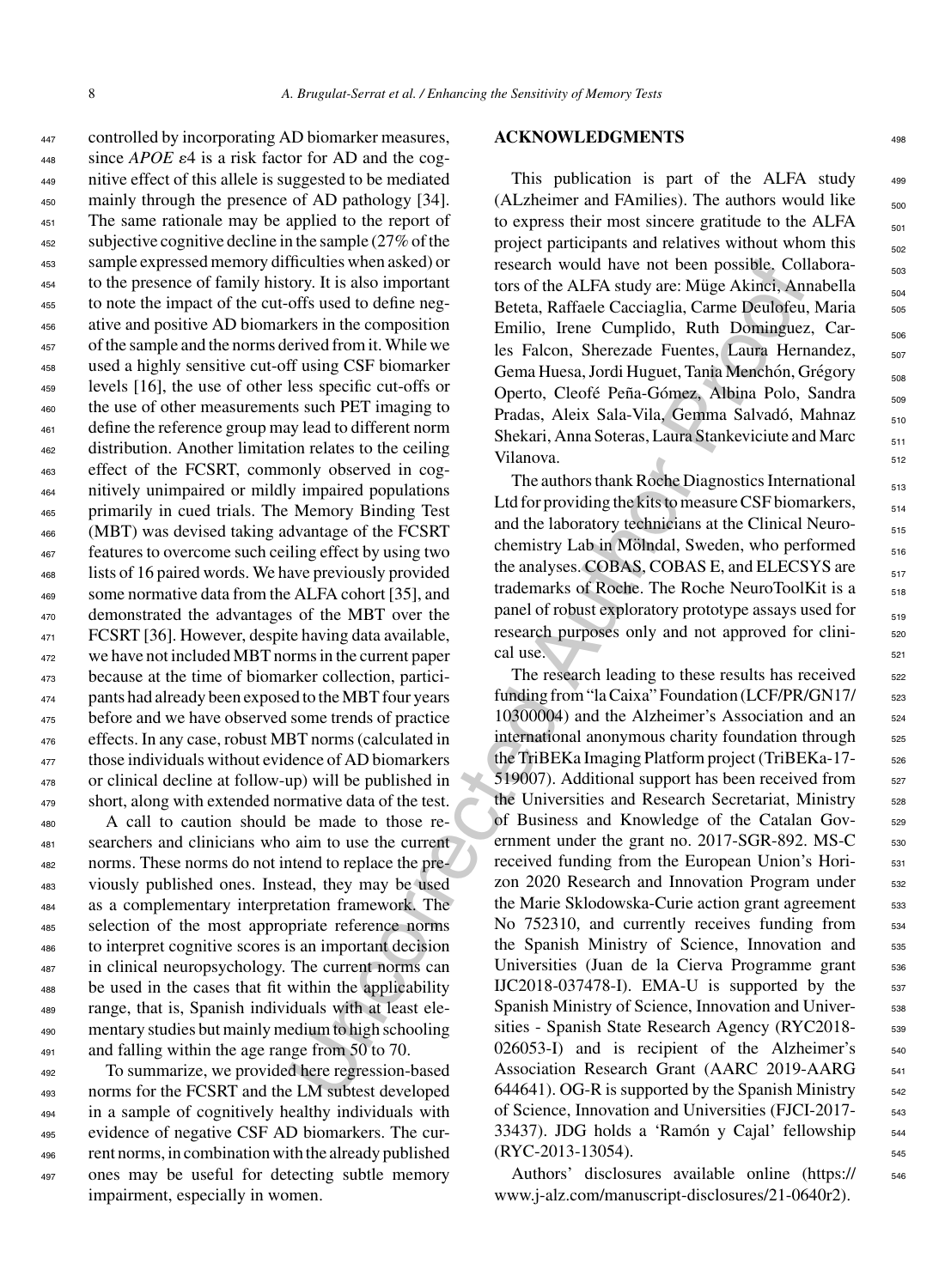# <sup>547</sup> **SUPPLEMENTARY MATERIAL**

<sup>548</sup> The supplementary material is available in the <sup>549</sup> electronic version of this article: [https://dx.doi.org/](https://dx.doi.org/10.3233/JAD-210640) <sup>550</sup> 10.3233/JAD-210640.

# <sup>551</sup> **REFERENCES**

- <sup>552</sup> [1] Jack CR, Bennett DA, Blennow K, Carrillo MC, Dunn B, <sup>553</sup> Haeberlein SB, Holtzman DM, Jagust W, Jessen F, Karlaw-<sup>554</sup> ish J, Liu E, Molinuevo JL, Montine T, Phelps C, Rankin <sup>555</sup> KP, Rowe CC, Scheltens P, Siemers E, Snyder HM, Sperling <sup>556</sup> R, Elliott C, Masliah E, Ryan L, Silverberg N (2018) NIA-<sup>557</sup> AA Research Framework: Toward a biological definition of <sup>558</sup> Alzheimer's disease. *Alzheimers Dement* **14**, 535–562.
- <sup>559</sup> [2] Jansen WJ, Ossenkoppele R, Knol DL, Tijms BM, Scheltens <sup>560</sup> P, Verhey FRJ, Visser PJ, Aalten P, Aarsland D, Alcolea <sup>561</sup> D, et al. (2015) Prevalence of cerebral amyloid pathology <sup>562</sup> in persons without dementia: A meta-analysis. *JAMA* **313**, <sup>563</sup> 1924–1938.
- <sup>564</sup> [3] Jack CR, Wiste HJ, Weigand SD, Therneau TM, Knopman <sup>565</sup> DS, Lowe V, Vemuri P, Mielke MM, Roberts RO, Machulda <sup>566</sup> MM, Senjem ML, Gunter JL, Rocca WA, Petersen RC <sup>567</sup> (2017) Age-specific and sex-specific prevalence of cere- $568$  bral β-amyloidosis, tauopathy, and neurodegeneration in <sup>569</sup> cognitively unimpaired individuals aged 50–95 years: A <sup>570</sup> cross-sectional study. *Lancet Neurol* **16**, 435–444.
- <sup>571</sup> [4] Insel PS, Donohue MC, Sperling R, Hansson O, Mattsson- $572$  Carlgren N (2020) The A4 study:  $\beta$ -amyloid and cognition <sup>573</sup> in 4432 cognitively unimpaired adults. *Ann Clin Transl Neu-*<sup>574</sup> *rol* **7**, 776–785.
- (8) Back HE, Limit V, Pietrzach RH, Limit V, Pietrzach RH, Limit V, Pietrzach RH, Limiten and dechining commission and dechining the measure of the measure of the measure of the measure of the measure of the measure of th <sup>575</sup> [5] Jansen WJ, Ossenkoppele R, Tijms BM, Fagan AM, Hans-<sup>576</sup> son O, Klunk WE, Van Der Flier WM, Villemagne VL, <sup>577</sup> Frisoni GB, Fleisher AS, Lleo A, Mintun MA, Wallin A, ´ <sup>578</sup> Engelborghs S, Na DL, Chetelat G, Molinuevo JL, Landau ´ <sup>579</sup> SM, Mattsson N, Kornhuber J, Sabri O, Rowe CC, Par-<sup>580</sup> netti L, Popp J, Fladby T, Jagust WJ, Aalten P, Lee DY, <sup>581</sup> Vandenberghe R, De Oliveira CR, Kapaki E, Froelich L, <sup>582</sup> Ivanoiu A, Gabryelewicz T, Verbeek MM, Sanchez-Juan P, <sup>583</sup> Hildebrandt H, Camus V, Zboch M, Brooks DJ, Drzezga A, 584 Rinne JO, Newberg A, De Mendonca A, Sarazin M, Rabi-<sup>585</sup> novici GD, Madsen K, Kramberger MG, Nordberg A, Mok <sup>586</sup> V, Mroczko B, Wolk DA, Meyer PT, Tsolaki M, Scheltens <sup>587</sup> P, Verhey FRJ, Visser PJ, Aarsland D, Alcolea D, Alexan-<sup>588</sup> der M, Almdahl IS, Arnold SE, Baldeiras I, Barthel H, Van <sup>589</sup> Berckel BNM, Blennow K, Van Buchem MA, Cavedo E, <sup>590</sup> Chen K, Chipi E, Cohen AD, Forster S, Fortea J, Frederiksen ¨ <sup>591</sup> KS, Freund-Levi Y, Gkatzima O, Gordon MF, Grimmer T, <sup>592</sup> Hampel H, Hausner L, Hellwig S, Herukka SK, Johannsen 593 P, Klimkowicz-Mrowiec A, Köhler S, Koglin N, Van Laere <sup>594</sup> K, De Leon M, Lisetti V, Maier W, Marcusson J, Meulen-595 broek O, Møllergård HM, Morris JC, Nordlund A, Novak <sup>596</sup> GP, Paraskevas GP, Perera G, Peters O, Ramakers IHGB, 597 Rami L, Rodríguez-Rodríguez E, Roe CM, Rot U, Rüther 598 E, Santana I, Schröder J, Seo SW, Sorininen H, Spiru L, <sup>599</sup> Stomrud E, Struyfs H, Teunissen CE, Vos SJB, Van Waal-600 wijk Van Doorn LJC, Waldemar G, Wallin ÅK, Wiltfang 601 J, Zetterberg H (2018) Association of cerebral amyloid-β <sup>602</sup> Aggregation with cognitive functioning in persons without <sup>603</sup> dementia. *JAMA Psychiatry* **75**, 84–95.
- <sup>604</sup> [6] Ho JK, Nation DA, Alzheimer's Disease Neuroimaging Ini-<sup>605</sup> tiative (2018) Neuropsychological profiles and trajectories

in preclinical Alzheimer's disease. *J Int Neuropsychol Soc* 606 **24**, 693-702. 607

- [7] Timmers T, Ossenkoppele R, Verfaillie SCJ, van der Wei- <sup>608</sup> jden CWJ, Slot RER, Wesselman LMP, Windhorst AD, 609 Wolters EE, Yaqub M, Prins ND, Lammertsma AA, Schel- 610 tens P, van der Flier WM, van Berckel BNM (2019) Amyloid 611 PET and cognitive decline in cognitively normal individu<sup>612</sup> als: The SCIENCe project. *Neurobiol Aging* **79**, 50–58. <sup>613</sup>
- [8] Baker JE, Lim YY, Pietrzak RH, Hassenstab J, Snyder 614 PJ, Masters CL, Maruff P (2017) Cognitive impairment 615 and decline in cognitively normal older adults with high 616 amyloid- $\beta$ : A meta-analysis. *Alzheimers Dement (Amst)* **6**, 617 108–121. <sup>618</sup>
- [9] Nelson PT, Alafuzoff I, Bigio EH, Bouras C, Braak H, 619 Cairns NJ, Castellani RJ, Crain BJ, Davies P, Tredici K 620 Del, Duyckaerts C, Frosch MP, Haroutunian V, Hof PR, 621 Hulette CM, Hyman BT, Iwatsubo T, Jellinger KA, Jicha 622 GA, Kövari E, Kukull WA, Leverenz JB, Love S, Mackenzie 623 IR, Mann DM, Masliah E, McKee AC, Montine TJ, Mor- <sup>624</sup> ris JC, Schneider JA, Sonnen JA, Thal DR, Trojanowski <sup>625</sup> JQ, Troncoso JC, Wisniewski T, Woltjer RL, Beach TG 626 (2012) Correlation of Alzheimer disease neuropathologic  $627$ changes with cognitive status: A review of the literature. *J* 628 *Neuropathol Exp Neurol* **71**, 362–381. <sup>629</sup>
- [10] Tort-Merino A, Olives J, León M, Peñaloza C, Valech 630 N, Santos-Santos MA, Càmara E, Grönholm-Nyman P, 631 Martínez-Lage P, Fortea J, Molinuevo JL, Sánchez-Valle 632 R, Laine M, Rodríguez-Fornells A, Rami L (2019) Tau 633 protein is associated with longitudinal memory decline in 634 cognitively healthy subjects with normal Alzheimer's dis- <sup>635</sup> ease cerebrospinal fluid biomarker levels. *J Alzheimers Dis* 636 **70**, 211–225. <sup>637</sup>
- [11] Grober E, Mowrey W, Katz M, Derby C, Lipton RB (2015) 638 Conventional and robust norming in identifying preclinical 639 dementia. *J Clin Exp Neuropsychol* **37**, 1098–106. <sup>640</sup>
- [12] Borland E, Stomrud E, Van Westen D, Hansson O, Palmqvist 641 S (2020) The age-related effect on cognitive performance 642 in cognitively healthy elderly is mainly caused by underly- <sup>643</sup> ing AD pathology or cerebrovascular lesions: Implications 644 for cutoffs regarding cognitive impairment. *Alzheimers Res* <sup>645</sup> *Ther* **12**, 30. <sup>646</sup>
- [13] Bos I, Vos SJB, Jansen WJ, Vandenberghe R, Gabel S, <sup>647</sup> Estanga A, Ecay-Torres M, Tomassen J, den Braber A, Lleó 648 A, Sala I, Wallin A, Kettunen P, Molinuevo JL, Rami L, <sup>649</sup> Chetelat G, de la Sayette V, Tsolaki M, Freund-Levi Y, 650 Johannsen P, Novak GP, Ramakers I, Verhey FR, Visser 651  $PI (2018)$  Amyloid- $\beta$ , tau, and cognition in cognitively normal older individuals: Examining the necessity to adjust for 653 biomarker status in normative data. *Front Aging Neurosci* <sup>654</sup> **10**, 193. <sup>655</sup>
- [14] Derby CA, Burns LC, Wang C, Katz MJ, Zimmerman 656 ME, L'italien G, Guo Z, Berman RM, Lipton RB (2013) <sup>657</sup> Screening for predementia AD: Time-dependent operat-<br>658 ing characteristics of episodic memory tests. *Neurology* **80**, <sup>659</sup> 1307–1314. 660
- [15] Molinuevo JL, Gramunt N, Gispert JD, Fauria K, Esteller 661 M, Minguillon C, Sánchez-Benavides G, Huesa G, Morán 662 S, Dal-Ré R, Camí J (2016) The ALFA project: A research 663 platform to identify early pathophysiological features of 664 Alzheimer's disease. *Alzheimers Dement (N Y)* **2**, 82–92. <sup>665</sup>
- [16] Milà-Alomà M, Salvadó G, Gispert JD, Vilor-Tejedor 666 N, Grau-Rivera O, Sala-Vila A, Sánchez-Benavides 667 G, Arenaza-Urquijo EM, Crous-Bou M, González-de- 668 Echávarri JM, Minguillón C, Fauria K, Simon M, 669 Kollmorgen G, Zetterburg H, Blennow K, Suárez-Calvet M, 670